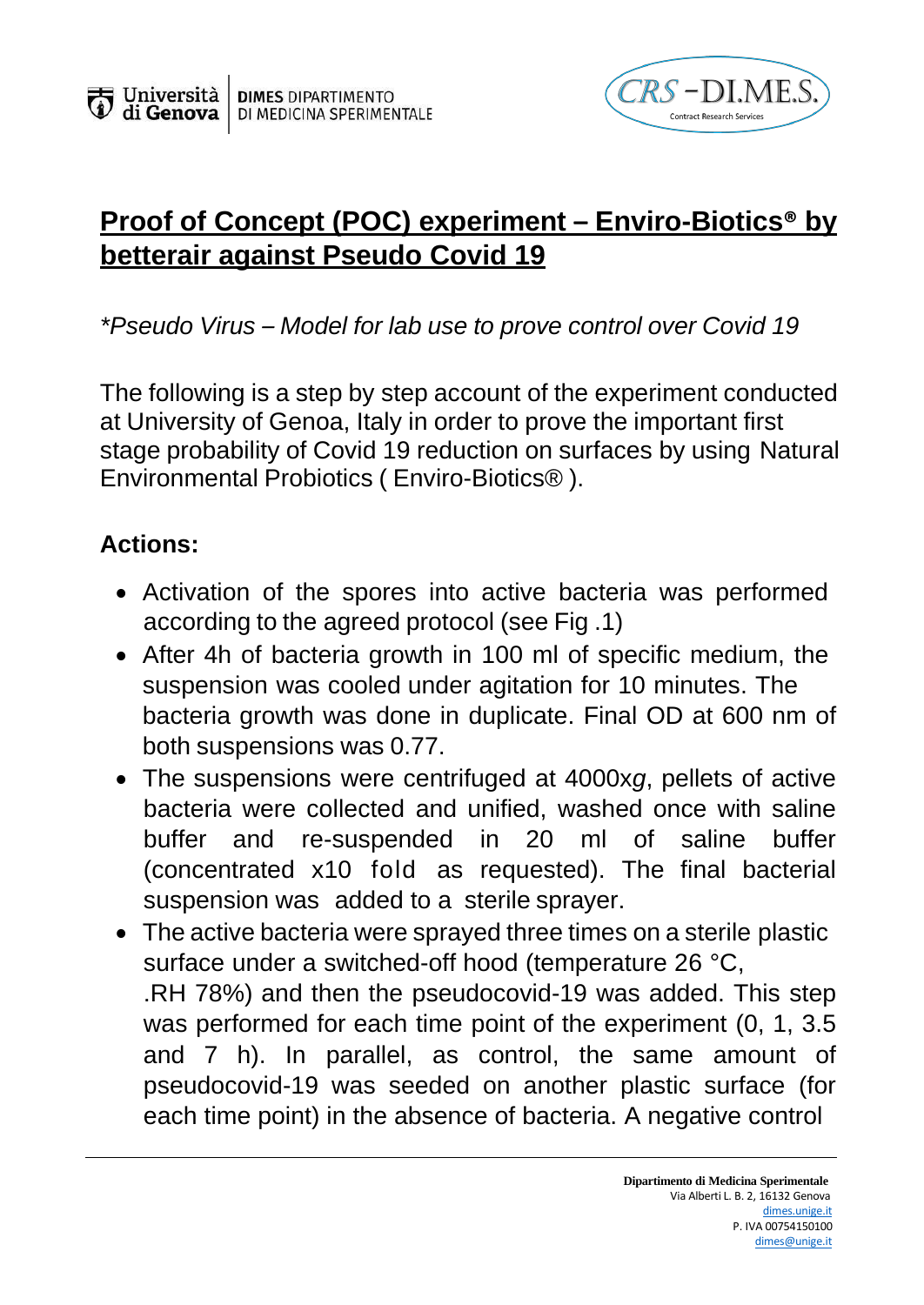



with only sprayed bacteria on a blastic surface was also performed.

- At the end of each time point; 1) the pseudocovid-19 alone, 2) pseudocovid-19 mixed with the active bacteria and 3) bacteria alone, were recovered from the plastic surfaces, centrifuged and filtrated to remove all bacteria. For each time point, the supernatants obtained after the centrifugation and filtration of all samples and controls were put on Hep G2 cells, seeded in 96- well plates, for approx. 72 hours.
- After the above incubation time (72 hours), confocal microscopy acquisition of Hep G2 cells infected with the pseudocovid-19 recovered from each time point of the experiment were performed (Fig. 2).
- The same cells (for each different time point) used for the confocal microscopy acquisition were then measured for their fluorescence by spectrofluorometer for quantifying the residual infectivity of the pseudocovid-19 (directly proportional to the measured fluorescence) after its incubation with or without the active bacteria in the time course (Fig. 3)



Fig. 1 Graphs of the tests performed to set the optimal duration for spore activation..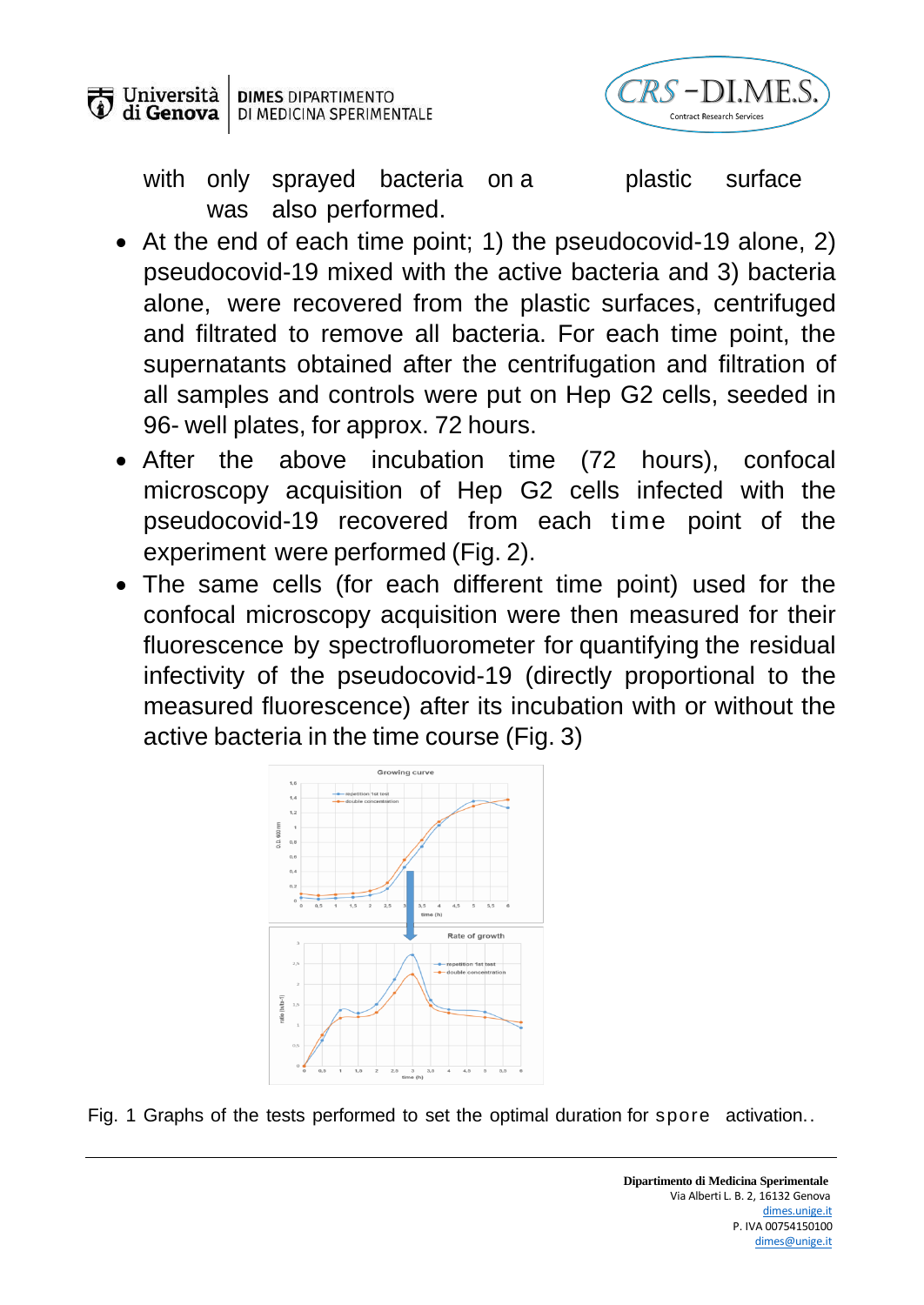Università<br>Università **DIMES** DIPARTIMENTO<br>DI MEDICINA SPERIMENTALE





Fig. 2 Confocal microscopy analysis of Hep G2 cells infected with pseudocovid-19 previously incubated with or without active bacteria at different time points.